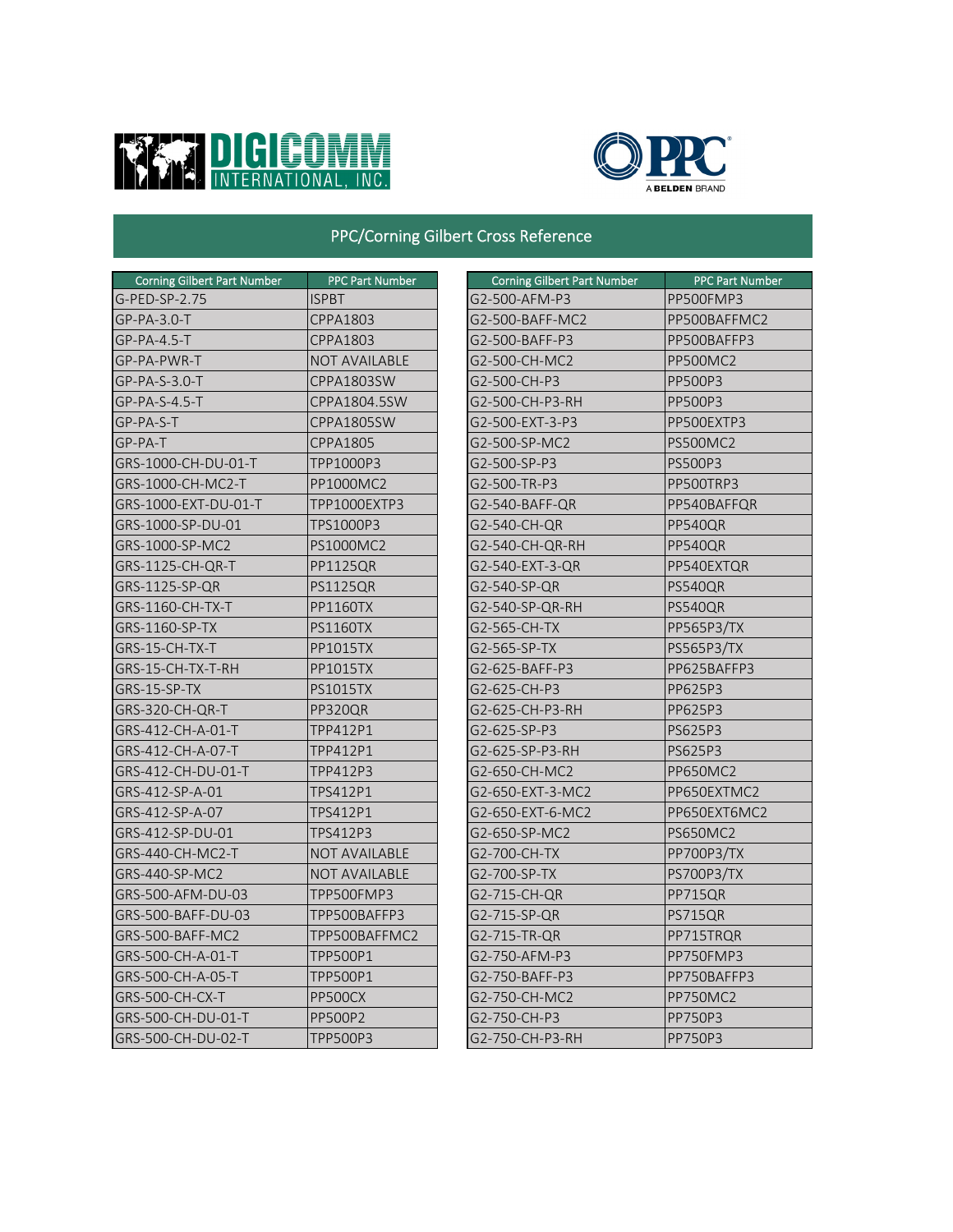| <b>Corning Gilbert Part Number</b> | <b>PPC Part Number</b> | <b>Corning Gilbert Part Number</b> | <b>PPC Part Number</b> |
|------------------------------------|------------------------|------------------------------------|------------------------|
| GRS-500-CH-DU-03                   | <b>TPP500P3</b>        | G2-750-EXT-3-P3                    | PP750EXTP3             |
| GRS-500-CH-DU-03-T                 | <b>TPP500P3</b>        | G2-750-SP-MC2                      | <b>PS750MC2</b>        |
| GRS-500-CH-MC2-T                   | <b>TPP500MC2</b>       | G2-750-SP-P3                       | <b>PS750P3</b>         |
| GRS-500-CH-QR-T                    | PP500QR                | G2-750-SP-P3-RH                    | <b>PS750P3</b>         |
| GRS-500-EXT-6-A-01-T               | TPP500EXT6P1           | G2-840-CH-TX                       | <b>PP840P3/TX</b>      |
| GRS-500-EXT-6-DU-03-T              | TPP500EXTP3            | G2-860-BAFF-QR                     | PP840BAFFP3/TX         |
| GRS-500-EXT-A-01-T                 | TPP500EXTP1            | G2-860-CH-QR                       | PP860QR                |
| GRS-500-EXT-DU-03-T                | TPP500EXTP3            | G2-860-EXT-6-QR                    | PP860EXT6QR            |
| GRS-500-EXT-MC2-T                  | TPP500EXTMC2           | G2-860-SP-QR                       | <b>PS860QR</b>         |
| GRS-500-SP-A-01                    | <b>TPS500P1</b>        | G2-860-TR-QR                       | PP860TRQR              |
| GRS-500-SP-A-05                    | <b>TPS500P1</b>        | G2-875-BAFF-P3                     | PP8750BAFFP3           |
| GRS-500-SP-DU-01                   | <b>PS500P2</b>         | G2-875-CH-P3                       | PP875P3                |
| GRS-500-SP-DU-03                   | <b>TPS500P3</b>        | G2-875-SP-P3                       | <b>PS875P3</b>         |
| GRS-500-SP-DU-03-RH                | <b>TPS500P3</b>        | G2-875-TR-P3                       | PP875TRP3              |
| GRS-500-SP-MC2                     | <b>TPS500MC2</b>       | GCA-KSM-KSM-12                     | JPSKSMKSM20            |
| GRS-500-SP-QR                      | PS500QR                | GCC-500-AFM-P3                     | PP500FMX3              |
| GRS-500-TR-DU-03                   | TPS500TRP3             | GCC-500-CH-P3                      | PP500X3                |
| GRS-540-AFM-QRP                    | TPP540FMQR             | GCC-500-SP-P3                      | PS500X3                |
| GRS-540-BAFF-QRP                   | TPP540BAFFQR           | GCC-500-TR-P3                      | PP500TRX3              |
| GRS-540-CH-QRP-T                   | TPP540QR               | GCC-625-BAFF-P3                    | PP625BAFFX3            |
| GRS-540-CH-QRP-T-RH                | TPP540QR               | GCC-625-CH-P3                      | PP625X3                |
| GRS-540-EXT-QRP-T                  | TPP540QEXTQR           | GCC-625-TR-P3                      | PP625TRX3              |
| GRS-540-SP-QRP                     | TPS540QR               | GCC-650-BAFF-MC2                   | PP650BAFFXMC2          |
| GRS-540-SP-QRP-RH                  | TPS540QR               | <b>GCC-650-CH-MC2</b>              | PP650XMC2              |
| GRS-540-TR-QRP                     | TPP540TRQR             | GCC-650-SP-MC2                     | PS650XMC2              |
| GRS-565-BAFF-TX                    | TPP565BAFFP3/TX        | GCC-650-TR-MC2                     | PP650TRXMC2            |
| GRS-565-CH-TX-T                    | TPP565P3/TX            | GCC-700-CH-TX                      | <b>PP700X3/TX</b>      |
| GRS-565-EXT-6-TX-T                 | TPP565EXT6P3/TX        | GCC-750-CH-MC2                     | PP750XMC2              |
| GRS-565-EXT-TX-T                   | TPP565EXTP3/TX         | GCC-840-CH-TX                      | <b>PP840X3/TX</b>      |
| GRS-565-SP-TX                      | <b>TPS565P3/TX</b>     | GCC-860-BAFF-QRP                   | PP860BAFFXQR           |
| GRS-625/PF-CH-122-T                | TPPPF325               | <b>GCC-860-CH-QR</b>               | PP860XQR               |
| GRS-625/PF-SP                      | TPSPF325               | GCC-860-SP-QR                      | PS860XQR               |
| GRS-625-AFM-DU-02                  | TPP625FMP3             | GCC-860-TR-QRP                     | PP860TRXQR             |
| GRS-625-BAFF-DU-02                 | TPP625BAFFP3           | GCC-875-BAFF-P3                    | PP875BAFFXQR           |
| GRS-625-CH-DU-02-T                 | TPP625P3               | GCC-875-CH-P3                      | PP8875X3               |
| GRS-625-EXT-6-DU-02-T              | TPP625EXT6P3           | GCC-875-SP-P3                      | PS875X3                |
| GRS-625-EXT-DU-02-T                | TPP625EXTP3            | GCC-875-TR-P3                      | PP875TRX3              |
| GRS-625-SP-DU-02                   | TPS625P3               | G-CH-AFM                           | ICHAFM/2               |
| GRS-625-TR-DU-02                   | TPP625TRP3             | G-CH-BAFF-KS                       | ICHBAFFKS/2            |
| GRS-650-CH-MC2-T                   | <b>TPP650MC2</b>       | G-CH-BAFF-KS-RH                    | ICHBAFFKS/2            |
| GRS-650-SP-MC2                     | <b>TPS650MC2</b>       | G-CST-500                          | <b>CST500</b>          |
| GRS-700-BAFF-TX                    | TPP700BAFFP3/TX        | G-CST-625                          | <b>CST625</b>          |
| GRS-700-CH-TX-T                    | TPP700P3/TX            | G-EXT-1.5-SC-T                     | <b>EXT1.5</b>          |
| GRS-700-EXT-6-TX-T                 | TPP700EXT6P3/TX        | G-EXT-3-SC-T                       | EXT <sub>3</sub>       |
| GRS-700-EXT-TX-T                   | TPP700EXTP3/TX         | G-EXT-4.5-SC-T                     | <b>EXT4.5</b>          |
| GRS-700-SP-TX                      | TPS700P3/TX            | G-EXT-6-SC-T                       | EXT <sub>6</sub>       |

| Corning Gilbert Part Number | <b>PPC Part Number</b> | <b>Corning Gilbert Part Number</b> | <b>PPC Part Number</b> |
|-----------------------------|------------------------|------------------------------------|------------------------|
| S-500-CH-DU-03              | <b>TPP500P3</b>        | G2-750-EXT-3-P3                    | PP750EXTP3             |
| S-500-CH-DU-03-T            | TPP500P3               | G2-750-SP-MC2                      | <b>PS750MC2</b>        |
| S-500-CH-MC2-T              | <b>TPP500MC2</b>       | G2-750-SP-P3                       | <b>PS750P3</b>         |
| S-500-CH-QR-T               | PP500QR                | G2-750-SP-P3-RH                    | PS750P3                |
| S-500-EXT-6-A-01-T          | TPP500EXT6P1           | G2-840-CH-TX                       | PP840P3/TX             |
| S-500-EXT-6-DU-03-T         | TPP500EXTP3            | G2-860-BAFF-QR                     | PP840BAFFP3/TX         |
| S-500-EXT-A-01-T            | TPP500EXTP1            | G2-860-CH-QR                       | PP860QR                |
| S-500-EXT-DU-03-T           | TPP500EXTP3            | G2-860-EXT-6-QR                    | PP860EXT6QR            |
| S-500-EXT-MC2-T             | TPP500EXTMC2           | G2-860-SP-QR                       | PS860QR                |
| $S-500-SP-A-01$             | TPS500P1               | G2-860-TR-QR                       | PP860TRQR              |
| S-500-SP-A-05               | TPS500P1               | G2-875-BAFF-P3                     | PP8750BAFFP3           |
| S-500-SP-DU-01              | <b>PS500P2</b>         | G2-875-CH-P3                       | PP875P3                |
| S-500-SP-DU-03              | TPS500P3               | G2-875-SP-P3                       | PS875P3                |
| S-500-SP-DU-03-RH           | <b>TPS500P3</b>        | G2-875-TR-P3                       | PP875TRP3              |
| S-500-SP-MC2                | <b>TPS500MC2</b>       | GCA-KSM-KSM-12                     | JPSKSMKSM20            |
| S-500-SP-QR                 | PS500QR                | GCC-500-AFM-P3                     | PP500FMX3              |
| S-500-TR-DU-03              | TPS500TRP3             | GCC-500-CH-P3                      | PP500X3                |
| S-540-AFM-QRP               | TPP540FMQR             | GCC-500-SP-P3                      | PS500X3                |
| S-540-BAFF-QRP              | TPP540BAFFQR           | GCC-500-TR-P3                      | PP500TRX3              |
| S-540-CH-QRP-T              | TPP540QR               | GCC-625-BAFF-P3                    | PP625BAFFX3            |
| S-540-CH-QRP-T-RH           | TPP540QR               | GCC-625-CH-P3                      | PP625X3                |
| S-540-EXT-QRP-T             | TPP540QEXTQR           | GCC-625-TR-P3                      | PP625TRX3              |
| S-540-SP-QRP                | TPS540QR               | GCC-650-BAFF-MC2                   | PP650BAFFXMC2          |
| S-540-SP-QRP-RH             | <b>TPS540QR</b>        | <b>GCC-650-CH-MC2</b>              | PP650XMC2              |
| S-540-TR-QRP                | TPP540TRQR             | GCC-650-SP-MC2                     | PS650XMC2              |
| S-565-BAFF-TX               | TPP565BAFFP3/TX        | GCC-650-TR-MC2                     | PP650TRXMC2            |
| S-565-CH-TX-T               | TPP565P3/TX            | GCC-700-CH-TX                      | PP700X3/TX             |
| S-565-EXT-6-TX-T            | TPP565EXT6P3/TX        | <b>GCC-750-CH-MC2</b>              | PP750XMC2              |
| S-565-EXT-TX-T              | TPP565EXTP3/TX         | GCC-840-CH-TX                      | PP840X3/TX             |
| $S-565-SP-TX$               | TPS565P3/TX            | GCC-860-BAFF-QRP                   | PP860BAFFXQR           |
| S-625/PF-CH-122-T           | TPPPF325               | GCC-860-CH-QR                      | PP860XQR               |
| S-625/PF-SP                 | TPSPF325               | GCC-860-SP-QR                      | PS860XQR               |
| S-625-AFM-DU-02             | TPP625FMP3             | GCC-860-TR-QRP                     | PP860TRXQR             |
| S-625-BAFF-DU-02            | TPP625BAFFP3           | GCC-875-BAFF-P3                    | PP875BAFFXQR           |
| S-625-CH-DU-02-T            | TPP625P3               | GCC-875-CH-P3                      | PP8875X3               |
| S-625-EXT-6-DU-02-T         | TPP625EXT6P3           | GCC-875-SP-P3                      | PS875X3                |
| S-625-EXT-DU-02-T           | TPP625EXTP3            | GCC-875-TR-P3                      | PP875TRX3              |
| S-625-SP-DU-02              | TPS625P3               | G-CH-AFM                           | ICHAFM/2               |
| S-625-TR-DU-02              | TPP625TRP3             | G-CH-BAFF-KS                       | ICHBAFFKS/2            |
| S-650-CH-MC2-T              | <b>TPP650MC2</b>       | G-CH-BAFF-KS-RH                    | ICHBAFFKS/2            |
| S-650-SP-MC2                | TPS650MC2              | G-CST-500                          | <b>CST500</b>          |
| S-700-BAFF-TX               | TPP700BAFFP3/TX        | G-CST-625                          | <b>CST625</b>          |
| S-700-CH-TX-T               | TPP700P3/TX            | G-EXT-1.5-SC-T                     | <b>EXT1.5</b>          |
| S-700-EXT-6-TX-T            | TPP700EXT6P3/TX        | G-EXT-3-SC-T                       | EXT <sub>3</sub>       |
| S-700-EXT-TX-T              | TPP700EXTP3/TX         | G-EXT-4.5-SC-T                     | <b>EXT4.5</b>          |
| S-700-SP-TX                 | TPS700P3/TX            | G-EXT-6-SC-T                       | EXT6                   |